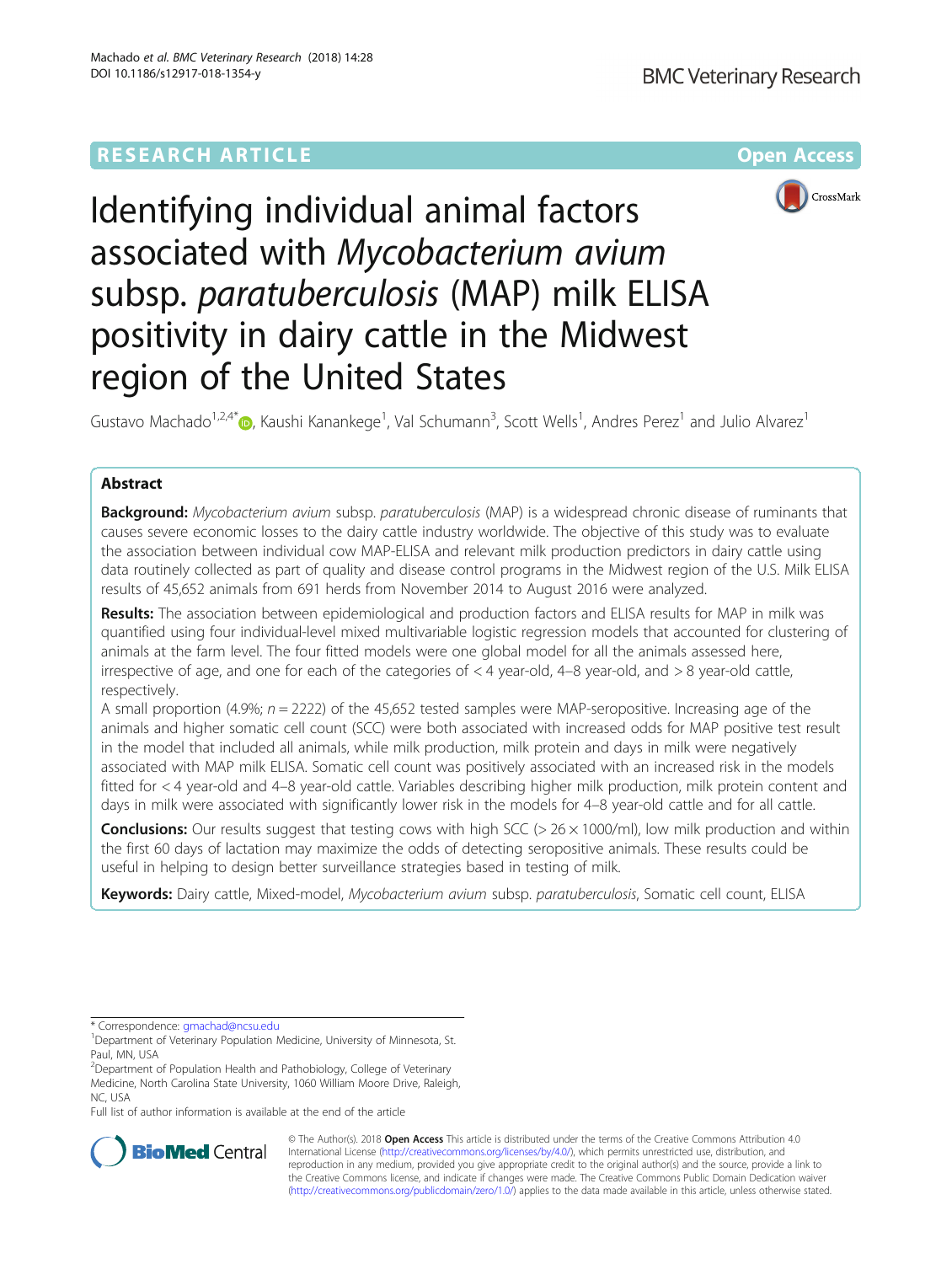# Background

Mycobacterium avium subsp. paratuberculosis (MAP), also known as paratuberculosis, is a chronic, gastrointestinal disease affecting domestic ruminants. MAP is caused by infection with MAP, an agent capable of infecting a wide range of domestic and wild animals, specially ruminants [\[1](#page-7-0)]. MAP is an OIE notifiable terrestrial disease (OIE-listed diseases, infections and infestations in force in 2016[-http://www.oie.int/animal-health-in](http://www.oie.int/animal-health-in-the-world/oie-listed-diseases-2016)[the-world/oie-listed-diseases-2016/](http://www.oie.int/animal-health-in-the-world/oie-listed-diseases-2016)), and in the U.S., based on the most recent herd study, herd-level prevalence are as high as 90% [\[2\]](#page-7-0), indeed MAP is a major problem for livestock health and productivity not only in U.S. but also globally.

The annual economic impact of MAP on the U.S. livestock industry has been estimated to of the order of hundreds of millions of dollars, and losses to the dairy industry alone are estimated to reach \$200–250 million [[3\]](#page-7-0). Absence of effective control measures to reduce MAP within-farm prevalence reduces farm income due to increased premature animal removal [[4\]](#page-7-0) and costs associated with MAP diagnostic testing [\[5](#page-7-0)]. In addition, MAP infection often leads to reduced milk production and quality, such as low fat and protein content  $[6]$  $[6]$ , premature mortality, weight loss, early culling, and reduced slaughter value [\[7](#page-7-0)–[9\]](#page-7-0). However, contradict results regarding the impact of MAP on milk yield and days in milk have been reported. This is especially true when serological tests are used to define MAP-infection status  $[10-12]$  $[10-12]$  $[10-12]$  $[10-12]$ , and may be related to the long incubation period of the disease. The long incubation period also impairs the ability to use standard definitions for infected animals across studies difficult. Evaluating the impact of MAP infection is further complicated by differences in samples and diagnostic tests used in different studies.

At the individual level, presence of MAP antibodies has been linked to lactation number, lactation persistence (defined as the rate of decline in production after the peak milk production has been reached) [[13](#page-7-0)] and milk production [[11,](#page-7-0) [12,](#page-7-0) [14](#page-7-0)]. Age is another individual factor typically associated with increased odds of positivity [\[15\]](#page-7-0), likely due to the course of MAP infection that is expected to be age- and infection-stage specific  $[16]$  $[16]$ . In addition, some found evidence of a seasonal pattern in birth of ELISA-positive cows in US dairy herds [\[17](#page-7-0)]. Nevertheless, due to the lack of periodic testing and standardized definitions of what an infected animal is, inconsistent epidemiological findings for MAP are quite common [\[18](#page-7-0)].

In the state of Minnesota there are 3470 licensed dairy herds and 460,000 dairy cattle (Minnesota Department of Agriculture- [https://www.mda.state.mn.us/food/busi](https://www.mda.state.mn.us/food/business/~/media/Files/food/business/economics/dairyindprofile.pdf)[ness/~/media/Files/food/business/economics/dairyind](https://www.mda.state.mn.us/food/business/~/media/Files/food/business/economics/dairyindprofile.pdf)[profile.pdf](https://www.mda.state.mn.us/food/business/~/media/Files/food/business/economics/dairyindprofile.pdf)), and the state ranks 7th in number of cows and 8th in milk production nationally, based on the latest data from the United States Department of Agriculture-National Agriculture Statistics Service (USDA-NASS). In MN, individual MAP prevalence has been estimated via diverse sample sources, ranging from 10% to 14% [\[19](#page-7-0)], whereas a within-herd mean of 13% positive animals, alternating from 0% to 67% was estimated based on ELISA [\[20](#page-7-0)].

The Dairy Herd Improvement Association (DHIA) stores information concerning milk production and quality, and offers testing for MAP to participant farms. In 2016 the participant farms included 1625 dairy herds in MN. Here, we used an individual-level mixed model that accounted for clustering of tested animals within each farm for the identification of characteristics associated with seropositivity in testing DHIA herds. The objectives of this study were a) to quantify the impact of MAP infection (defined by positive milk-ELISA results) on milk production indicators, and b) to identify cowlevel possible risk factors associated with positive milk ELISA results in dairy cattle. These results can help to understand MAP dynamics in dairy cattle herds and design age-specific risk-based MAP management plans.

# **Methods**

# Study population and data definitions

Information on production and individual characteristics from dairy cattle (Minnesota (93%), Wisconsin (7%), South Dakota (1%), and Iowa (1%)) subjected to MAP testing between November 2014 and August 2016 was provided by the DHIA. Data included 55,298 tests performed on 46,114 cattle from 691 dairy herds. Because a subset of animals (18.21%) was tested more than once during the study period, if all results were negative, only the result from the first sample was retained for analysis. If one or more tests were positive, the first positive result was kept for further analysis. After that correction, we analyzed 46,114 individual observations.

Animals were classified as positive, inconclusive or negative based on a milk ELISA [IDEXX MAP Enzyme Linked Immunosorbent Assay (ELISA) kit (IDEXX Laboratories Inc., Maine, USA)] according to the manufacturer's instructions.

# Explanatory variables

Variables determined in the same milk sample used for the MAP test that were available to us included sampling date, animal individual identification, date of birth, lactation number, milk production of the cow per day, fat and protein percentage in milk, reduced lactation persistency, milk urea nitrogen values, SCC, days in milk (DIM), and the 305-day mature equivalent milk production (305ME). No individual breed information was available, although overall  $\sim$  90% of the animals in the studied population were Holstein. Age at sampling was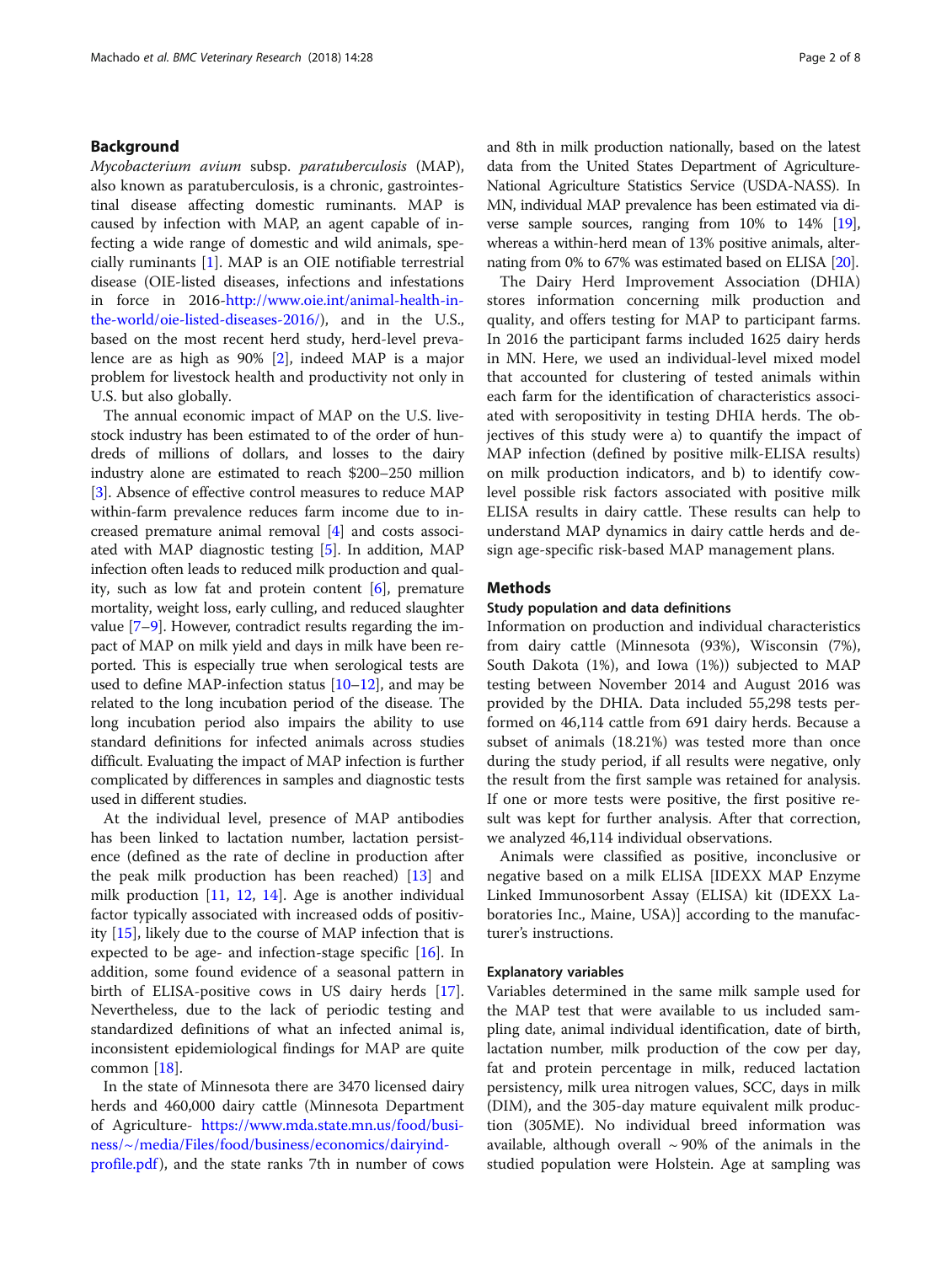categorized into three classes < 4 years, 4-to-8 years, and > 8 years. In addition, season at birth (Winter [December–January-February]; Spring [March–April-May]; Summer [June–July-August] and Fall [September–October-November]) was used in the analysis. Continuous variables were also categorized into quartiles and explored in the analysis to ensure satisfactory statistical power [\[21\]](#page-7-0).

# Data analysis

Due to the hierarchical structure of the data (i.e. multiple cows from each herd), we performed a logistic regression analysis using a generalized linear mixed model in which the output was the MAP ELISA result and herd was included as a random effect. The outcome variable was test result (positive/negative), and inconclusive results were removed from the database prior to fitting the models. First, all variables were screened in univariable models using a *p*-value  $\leq 0.15$  as a liberal threshold for consideration in the multivariable model [\[22](#page-7-0)]. Collinearity between pre-selected explanatory variables was then explored using Spearman's rank correlation coefficients for not normally distributed continuous variables. For variables with a correlation coefficient  $\geq$  [0.50], only the variable with the highest biological plausibility and/or with the strongest association to the output was maintained in the multivariable analysis.

Two-way biologically plausible interactions between pre-selected explanatory variables were investigated, and maintained in the multivariable selection when the p-value of the cross product was ≤0.20. Multivariable models were fit using a manual backward stepwise selection, so that non-significant variables ( $p > 0.05$ ) that were not acting as confounders (a change > 40% in the coefficient of another covariate was observed when removed) or effect modifiers were removed from the multivariable model, until only explanatory variables were retained ( $p \le 0.05$ ).

The age and DIM were considered a priori confounders based on previous evidences [[11,](#page-7-0) [23,](#page-7-0) [24](#page-7-0)] and forced into all models. In addition, in order to get a better understanding of the effect of the covariates in the different production stages of the animal, three independent multivariable models were also fitted for each of the categories of  $\langle 4 \rangle$  year-old  $(n = 26,357)$ ; 4–8 year old  $(n = 16,357)$ 18,626) and > 8 year old ( $n = 1131$ ), as described above.

Estimated odds ratios (OR) and 95% confidence intervals were obtained as measures of predictor effect. Model fit was assessed using the deviance, and significant (Mann-Whitney test) difference in the predicted probability of positive result between observed positive and negative observations was considered evidence of adequate goodness-of-fit. The predictive capacity of the final model by estimating the area under the receiver operating characteristic (ROC) curve analysis with 95%

probability intervals computed using 2000 stratified bootstrap replicates.

Sensitivity of the results to the large proportion of negative samples was tested by repeating the analyses using a matching design, in which, from the 45,652 cattle, a  $m:n$  ratio of 1:4 was use, where for each positive test result of a given farm, four negative animals within the farm were selected as controls. The alternative matching design was tested for the four models (one global model and three age specific independent multivariable models).

The selection procedure of the final model in the matching study design was similar to that described above, with the exception that the random effect at the farm level was not incorporated because the matching adjusted for absence of independence.

All analyses were conducted using the R programming language version 3.3.2 [\[25](#page-7-0)]. Mixed models were fitted using the package lme4  $[26]$  $[26]$  and the ROC analysis was performed using pROC [[27\]](#page-7-0).

# Results

# Descriptive results

Relatively few positive ( $n = 2865, 5.1\%$ ) and inconclusive  $(n = 470, 0.8\%)$  test results were found among all 55,298 analyses performed during the study period. After exclusion of repeated tests and inclusive results, 45,652 assays were assessed, of which 2222 were positive  $(4.9\%; Cl<sub>95\%</sub>;$ 4.6–6.0%). Samples originated from 691 herds, with a median of 30 animals samples per herd during the study period [interquartile range (IQR): 24–59]). Number of samples per month ranged from 1281 (October) to 5782 (November). Proportion of positive samples per month ranged from 3.0% (CI<sub>95%</sub>: 2.3–4.0%) to 6.1% (CI<sub>95%</sub>: 5.4– 6.8%).

### Multivariable analysis

Initially, eleven variables were preselected based on a pvalue of association ≤0.15 in the univariable step. In step two, the lactation number and milk fat content were excluded due to correlation with age  $(r = 0.93)$  and milk protein content  $(r = 0.53)$ , respectively (Table [1\)](#page-3-0). Similarly, 305ME was correlated with lactation persistence  $(r = 0.57)$ and excluded from further analysis.

Variables included in the final global mixed effect logistic model were age, SCC, milk production, milk protein, and DIM (Table [1\)](#page-3-0). Continuous variables were used as categorized in the final multivariable models since they provided better fit to the data. Increasing age was associated with higher odds of seropositivity, especially in higher age classes (> 4 to ≤8 year-old; OR = 1.99; > 8 years OR = 1.98). Higher values of SCC were also associated with seropositive results (> 26 to  $\leq 39$ ; OR = 1.36 and values greater than 39;  $OR = 1.66$ ). Milk production,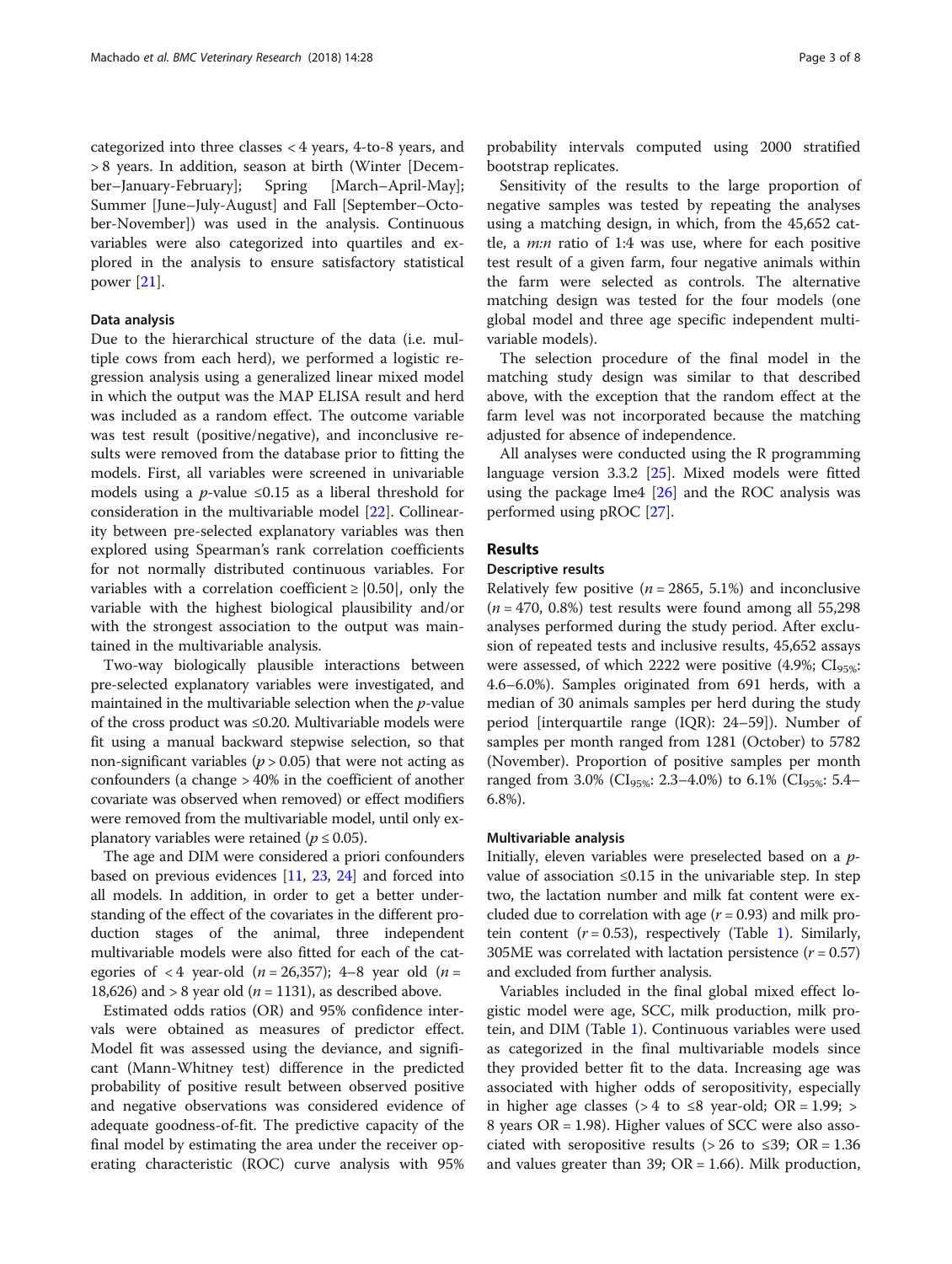<span id="page-3-0"></span>

| from individual milk sample in 691 herds and 45,652 cows (tested ones) from four states in the north of USA                            |  |
|----------------------------------------------------------------------------------------------------------------------------------------|--|
| Table 1 Estimated ratios along and coefficients with p-values of the fixed effects on factors associated with animal MAP-ELISA results |  |

| Variables                                    | N      | Positive (%) | Univariable analysis |                                 | Multivariable analysis |       |                                 |                         |
|----------------------------------------------|--------|--------------|----------------------|---------------------------------|------------------------|-------|---------------------------------|-------------------------|
|                                              |        |              | $p$ -value*          | odds ratio (Cl <sub>95%</sub> ) | β                      | S.E.  | odds ratio (Cl <sub>95%</sub> ) | $p$ -value <sup>*</sup> |
| Age (years)                                  |        |              | < 0.001              |                                 |                        |       |                                 | < 0.001                 |
| 1.25 to ≤4                                   | 26,152 | 3.5%         |                      |                                 |                        |       |                                 |                         |
| $> 4$ to $\leq 8$                            | 18,384 | 6.7%         | < 0.001              | 2.20 (1.99-2.43)                | 0.724                  | 0.053 | 1.99 (1.81-2.19)                | < 0.001                 |
| $> 8$ to 15.29                               | 1115   | 7.1%         | < 0.001              | 2.43 (1.86–3.17)                | 0.728                  | 0.137 | $1.98(1.55 - 2.54)$             | < 0.001                 |
| Somatic cell count (x1000/ml)                |        |              | < 0.001              |                                 |                        |       |                                 | < 0.001                 |
| 1.0 to $\leq$ .4                             | 11,711 | 3.2%         |                      |                                 |                        |       |                                 |                         |
| $>$ 14 to $\leq$ 26                          | 11,630 | 3.9%         | 0.05                 | $1.15(0.99 - 1.34)$             | 0.058                  | 0.078 | $1.05(0.91 - 1.21)$             | 0.45                    |
| > 26 to $≤39$                                | 10,622 | 5.3%         | < 0.001              | $1.65(1.43-1.91)$               | 0.272                  | 0.078 | $1.36(1.18 - 1.56)$             | < 0.001                 |
| > 39 to 97                                   | 11,447 | 7.2%         | < 0.001              | $2.33(2.03 - 2.68)$             | 0.467                  | 0.077 | $1.66(1.44 - 1.90)$             | < 0.001                 |
| Number of lactation                          |        |              | < 0.001              |                                 |                        |       |                                 |                         |
| $0$ to $\leq 1$                              | 14,072 | 3.3%         |                      |                                 |                        |       |                                 |                         |
| $> 1$ to $\leq$ 2                            | 15,521 | 4.4%         | < 0.001              | $1.68(1.47-1.92)$               |                        |       |                                 |                         |
| $> 2$ to $\leq 3$                            | 8681   | 6.0%         | < 0.001              | $2.36(2.05 - 2.73)$             |                        |       |                                 |                         |
| $>$ 3 to 11                                  | 7378   | 7.4%         | < 0.001              | 2.99 (2.58-3.46)                |                        |       |                                 |                         |
| Milk production (pounds)                     |        |              | < 0.001              |                                 |                        |       |                                 | < 0.001                 |
| 0 to $\leq 52$                               | 12,220 | 7.7%         |                      |                                 |                        |       |                                 |                         |
| $> 52$ to $\leq 68$                          | 11,384 | 4.4%         | < 0.001              | $0.53(0.47 - 0.61)$             | $-0.507$               | 0.066 | $0.66$ $(0.59 - 0.75)$          | < 0.001                 |
| > 68 to ≤86                                  | 11,465 | 3.7%         | < 0.001              | $0.44(0.38 - 0.51)$             | $-0.722$               | 0.076 | $0.56(0.49 - 0.65)$             | < 0.001                 |
| $> 86$ to 192                                | 10,524 | 3.3%         | < 0.001              | $0.35(0.30 - 0.42)$             | $-1.110$               | 0.093 | $0.43(0.36 - 0.51)$             | < 0.001                 |
| Milk fat (%)                                 |        |              | 0.03                 |                                 |                        |       |                                 |                         |
| 0 to $\leq$ 3.5                              | 12,549 | 4.4%         |                      |                                 |                        |       |                                 |                         |
| > 3.5 to ≤3.9                                | 9903   | 4.5%         | 0.89                 | $1.00(0.88 - 1.15)$             |                        |       |                                 |                         |
| > 3.9 to ≤4.5                                | 12,657 | 4.7%         | 0.98                 | $1.00(0.87 - 1.13)$             |                        |       |                                 |                         |
| $> 4.5$ to 9.9                               | 10,543 | 5.9%         | 0.01                 | $1.17(1.03 - 1.34)$             |                        |       |                                 |                         |
| Milk protein (%)                             |        |              | 0.001                |                                 |                        |       |                                 | < 0.001                 |
| 0 to $\leq$ 3.0                              | 12,418 | 4.9%         |                      |                                 |                        |       |                                 |                         |
| > 3.0 to ≤3.3                                | 13,952 | 4.1%         | 0.008                | $0.84$ (0.73-0.95)              | $-0.262$               | 0.072 | $0.76$ (0.67-0.87)              | < 0.001                 |
| > 3.3 to ≤3.5                                | 8224   | 5.0%         | 0.61                 | $0.96(0.83 - 1.11)$             | $-0.261$               | 0.083 | $0.74(0.64 - 0.85)$             | 0.001                   |
| $> 3.5$ to 7.4                               | 11,058 | 5.7%         | 0.28                 | $1.07(0.93 - 1.23)$             | $-0.380$               | 0.083 | $0.67$ $(0.58 - 0.77)$          | < 0.001                 |
| Milk urea nitrogen (mg/dl)                   |        |              | 0.17                 |                                 |                        |       |                                 |                         |
| 0 to $\leq$ 5                                | 12,076 | 4.7%         |                      |                                 |                        |       |                                 |                         |
| $> 5$ to $\leq 11$                           | 14,833 | 5.0%         | 0.77                 | $1.02$ $(0.87 - 1.19)$          |                        |       |                                 |                         |
| $>$ 11 to $\leq$ 13                          | 8087   | 5.0%         | 0.52                 | $1.05(0.88 - 1.26)$             |                        |       |                                 |                         |
| $>$ 13 to 81                                 | 10,656 | 4.7%         | 0.26                 | $0.90(0.76 - 1.07)$             |                        |       |                                 |                         |
| Previous-305-d mature equivalent (305ME)(Kg) |        |              | < 0.001              |                                 |                        |       |                                 |                         |
| 0 to ≤21,120                                 | 11,687 | 6.6%         |                      |                                 |                        |       |                                 |                         |
| > 21,120 to ≤25,690                          | 11,540 | 5.1%         | < 0.001              | $0.69(0.60 - 0.79)$             |                        |       |                                 |                         |
| > 25,690 to ≤29,550                          | 11,253 | 4.3%         | < 0.001              | $0.55(0.47-0.64)$               |                        |       |                                 |                         |
| > 29,550 to 46,720                           | 11,171 | 3.3%         | < 0.001              | $0.42(0.35 - 0.50)$             |                        |       |                                 |                         |
| 305-d mature equivalent (305ME)(Kg)          |        |              | < 0.001              |                                 |                        |       |                                 |                         |
| 0 to ≤20,220                                 | 11,718 | 6.8%         |                      |                                 |                        |       |                                 |                         |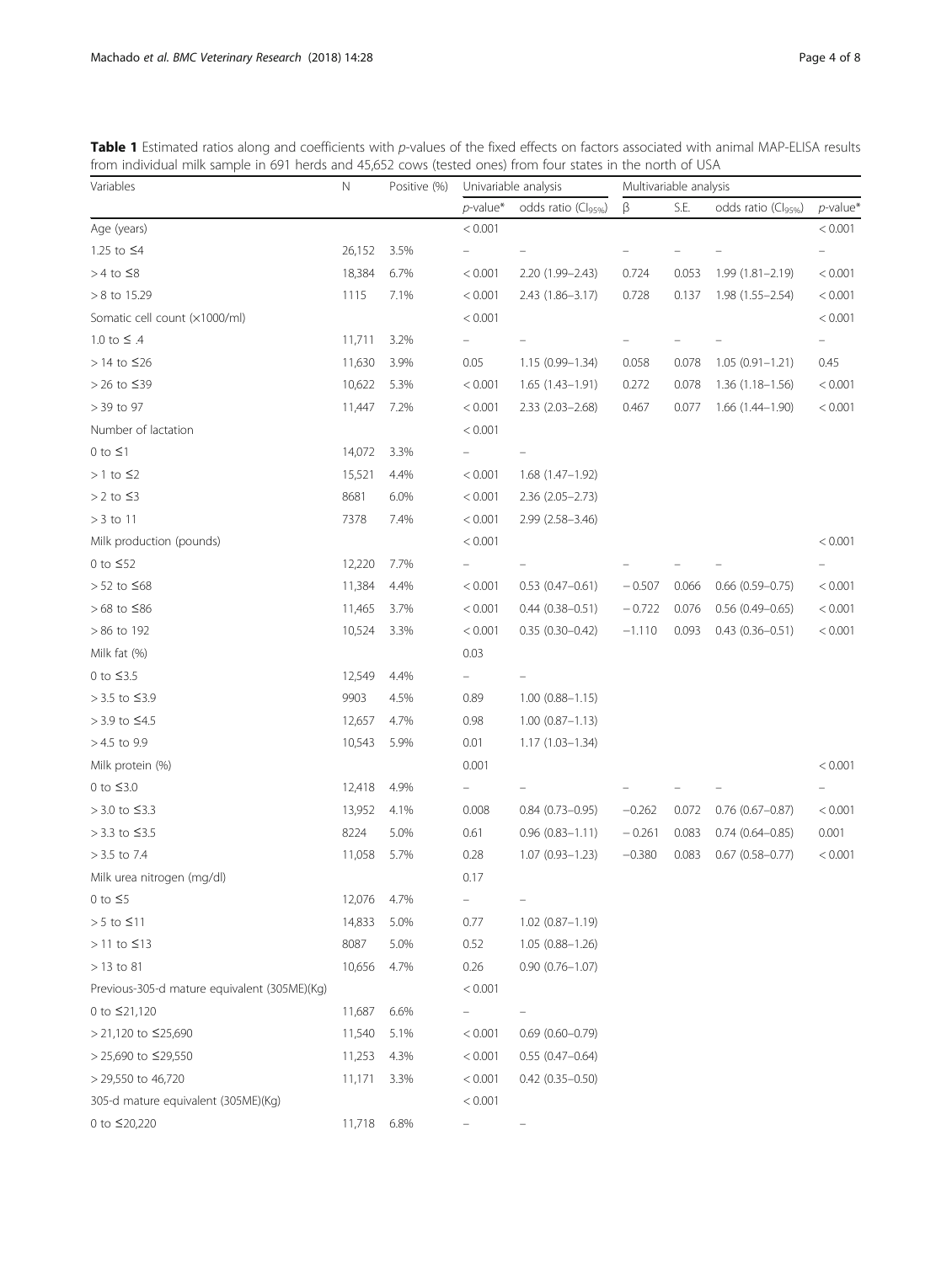| Variables                 | $\mathbb N$ | Positive (%) | Univariable analysis |                                 | Multivariable analysis |       |                                 |             |
|---------------------------|-------------|--------------|----------------------|---------------------------------|------------------------|-------|---------------------------------|-------------|
|                           |             |              | $p$ -value*          | odds ratio (Cl <sub>95%</sub> ) | β                      | S.E.  | odds ratio (Cl <sub>95%</sub> ) | $p$ -value* |
| > 20,220 to ≤25,370       | 11,485      | 5.1%         | < 0.001              | $0.65(0.57-0.74)$               |                        |       |                                 |             |
| > 25,370 to ≤29,400       | 11,256      | 4.2%         | < 0.001              | $0.53$ $(0.46 - 0.62)$          |                        |       |                                 |             |
| > 29,400 to 46,720        | 11,192      | 3.2%         | < 0.001              | $0.39(0.33 - 0.46)$             |                        |       |                                 |             |
| Lactation persistence (%) |             |              | < 0.001              |                                 |                        |       |                                 |             |
| 1 to ≤100                 | 14,022      | 6.1%         |                      |                                 |                        |       |                                 |             |
| > 100 to ≤108             | 9976        | 5.0%         | < 0.001              | $0.79(0.70 - 0.90)$             |                        |       |                                 |             |
| > 108 to ≤116             | 11,286      | 4.0%         | < 0.001              | $0.60$ $(0.52 - 0.69)$          |                        |       |                                 |             |
| > 116 to ≤225             | 10,368      | 4.0%         | < 0.001              | $0.58(0.51 - 0.67)$             |                        |       |                                 |             |
| Days in milk              |             |              | < 0.001              |                                 |                        |       |                                 | < 0.001     |
| $<$ 30                    | 3658        | 6.4%         |                      |                                 |                        |       |                                 |             |
| $-31-60$                  | 3280        | 5.3%         | 0.39                 | $0.90(0.72 - 1.13)$             | 0.007                  | 0.120 | $1.00(0.79 - 1.27)$             | 0.94        |
| $61 - 90$                 | 1950        | 3.1%         | < 0.001              | $0.49(0.35 - 0.68)$             | $-0.580$               | 0.169 | $0.55(0.40 - 0.78)$             | < 0.001     |
| $91 - 120$                | 1604        | 4.5%         | 0.01                 | $0.67(0.48 - 0.92)$             | $-0.283$               | 0.167 | $0.75(0.54 - 1.04)$             | 0.08        |
| $121 - 150$               | 1351        | 4.3%         | 0.01                 | $0.63$ $(0.45 - 0.89)$          | $-0.403$               | 0.180 | $0.66$ $(0.46 - 0.95)$          | 0.02        |
| $151 - 180$               | 1224        | 5.6%         | 0.07                 | $0.74(0.53 - 1.03)$             | $-0.243$               | 0.173 | $0.78(0.55 - 1.10)$             | 0.16        |
| $181 - 210$               | 1862        | 5.0%         | 0.22                 | $0.83(0.62 - 1.11)$             | $-0.152$               | 0.154 | $0.85(0.63 - 1.16)$             | 0.32        |
| $211 - 240$               | 3336        | 3.6%         | < 0.001              | $0.61$ $(0.46 - 0.80)$          | $-0.513$               | 0.143 | $0.59(0.45 - 0.79)$             | < 0.001     |
| $241 - 270$               | 6743        | 3.6%         | < 0.001              | $0.57(0.45 - 0.73)$             | $-0.615$               | 0.124 | $0.54(0.42 - 0.69)$             | < 0.001     |
| $271 - 300$               | 6498        | 4.6%         | 0.001                | $0.68$ $(0.54 - 0.85)$          | $-0.558$               | 0.124 | $0.57(0.44 - 0.72)$             | < 0.001     |
| > 301                     | 14,146      | 5.7%         | 0.12                 | $0.85(0.69 - 1.04)$             | $-0.557$               | 0.116 | $0.57(0.45 - 0.71)$             | < 0.001     |
| Season of cow's birth     |             |              | 0.07                 |                                 |                        |       |                                 |             |
| Winter (Dec-Feb)          | 12,339      | 5.3%         | -                    |                                 |                        |       |                                 |             |
| Spring (Mar-May)          | 11,100      | 5.0%         | 0.16                 | $0.91(0.80 - 1.03)$             |                        |       |                                 |             |
| Summer (Jun-Aug)          | 12,134      | 4.5%         | 0.01                 | $0.84(0.74 - 0.96)$             |                        |       |                                 |             |
| Fall (Sep-Nov)            | 10,079      | 4.7%         | 0.05                 | $0.88(0.77 - 1.00)$             |                        |       |                                 |             |

Table 1 Estimated ratios along and coefficients with p-values of the fixed effects on factors associated with animal MAP-ELISA results from individual milk sample in 691 herds and 45,652 cows (tested ones) from four states in the north of USA (Continued)

\*p-values from the Likelihood-ratio test

percent of protein in milk and DIM were inversely associated with the risk of positive test results, so that animals with higher values in those variables had lower risk of being positive (Table [1](#page-3-0)).

The area under the ROC-curve for the final global model was 83.3% (CI<sub>95%</sub>: 82.5%–84.1%), indicative of a good predictive performance of the model. Fitted values from positive and negative observations were significantly different (Mann-Whitney test,  $p$ -value < 0.05).

Age-specific models were fitted separately, the model for both < 4 year-old and 4–8 year-old cattle included SCC, milk production, and DIM, while milk protein content was only selected in the model fitted on 4–8 yearold cattle (Additional file [1\)](#page-6-0). Predictive power of both models was similar to the one determined in the general model, however the model fitted for young animals showed a better performance (AUC = 85.8 and 82.9 for young  $-\langle 4 \rangle$  years, and adult cattle  $4 \leq 8$  years old, respectively). In contrast, no variables were significantly associated with the test result for the older cattle (> 8 years).

Results from the matched design *m:n* were similar to those reported here, suggesting that the large proportion of negative animals did not affect the model outputs.

# **Discussion**

Although multiple studies have demonstrated the impact of MAP infection on production, there is much variability, in quantitative terms, in the results, which makes extrapolation of results to different settings difficult [\[6](#page-7-0), [7](#page-7-0), [10,](#page-7-0) [28](#page-7-0)]. The absence of official surveillance programs in the U.S. and standardized definitions for positive status to MAP further complicates the interpretation of epidemiological studies. The study here, which makes use of passive surveillance activities routinely and voluntarily performed by dairy herds, represents an attempt to identify the characteristics associated with seropositive animals in a high herd-prevalence setting. The small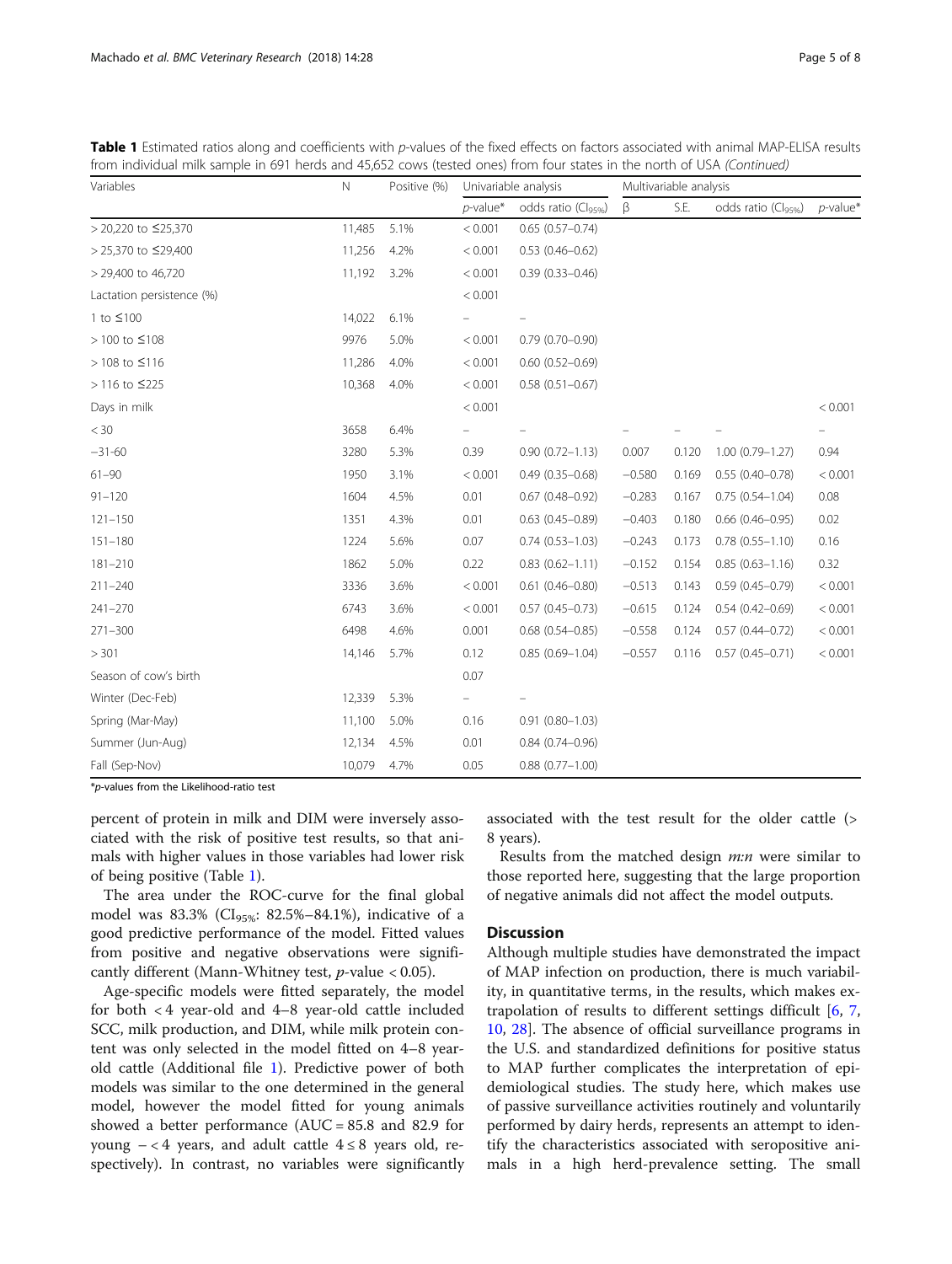proportion of positive test results (4.9%) and large proportion of positive farms (55.4%;  $CI_{95\%}$ : 51.7–59.0%) is similar to figures obtained in previous studies, typically only a small portion of the animals in a herd test positive in serology-based results and hence individual seroprevalences are usually in the range of 3 to 10% [[29](#page-7-0)–[32](#page-7-0)], indeed other large serological studies perform outside U.S. reported occurrences of 2.3% and in a larger study MAP ranged from 5.6% in 2008, and 3.8% in 2015, peaking at 7% in 2009% both Denmark studies [[33,](#page-7-0) [34\]](#page-7-0), finally in China a 4.8% prevalence was reported using IDEXX ELISA [[35](#page-7-0)].

Although SCC was here clearly associated with test result, with higher probability of positive results for those animals with increased counts (Table [1;](#page-3-0) Additional file [1](#page-6-0)), inconsistent results have been described in the literature [[18](#page-7-0), [36](#page-7-0)]. However, a strong association between somatic cells and antibodies against MAP has been found in Danish cows [[37](#page-7-0)]. Somatic cell count was also shown to be strongly associated with higher risk for testing positive to MAP in 58,096 UK Holstein-Friesian cows, with higher SCC values in animals at higher and medium MAP risk compared with low-risk groups [\[12\]](#page-7-0). This effect was still evident once the possible influence of milk yield and age on probability of detection of MAP antibodies in milk was accounted for [[12](#page-7-0)]. The SCC count could be useful when managing MAP, and should be interpreted altogether with other milk production parameters, such as milk yield and days in milk, that have been previously suggested to influence MAP milk ELISA results [[11](#page-7-0), [24\]](#page-7-0).

The association between age of the tested animal and ELISA results (Table [1](#page-3-0); Additional file [1\)](#page-6-0) is similar to that described elsewhere [\[16](#page-7-0)] suggesting a limited ability of milk-ELISA for the discrimination of infected cows in young (< 3 year-old) animals. Age distribution in the tested population may therefore have a significant influence in the proportion of positive animals found. For example, some have found less than 0.33% < 2 year-old positive cattle, a proportion that increased to 0.94% for  $>$  5 years-old animals [\[15\]](#page-7-0). For that reason, specific models were fitted for each age category. Although results were similar for  $<$  4 and 4–8 year-old animals (Additional file [1](#page-6-0)), no associations were observed for > 8 year-old cattle, which may be explained, at least in part, by the reduced dataset ( $n = 1115$ ), which may have affected the power to detect associations. The only difference between < 4 and 4–8 year-old cattle was the association of MAP milk ELISA result with milk protein content, which was not statistically significant for the younger cattle category, which may be due to limited impact of disease on production of animals in an early stage of MAP infection [[6,](#page-7-0) [14\]](#page-7-0).

Poorer performance has been observed in MAPseropositive, compared to MAP-seronegative, animals [\[10](#page-7-0)]. Here, animals yielding > 86 pounds of milk per day were at a significantly lower risk of being positive  $(0.35, Cl<sub>95%</sub>;$ 0.30–0.42) compared to the baseline category (Table [1](#page-3-0)). This could be due in part to a variation in the concentration of MAP-specific antibodies IgG in milk related with the milk production, so that animals with higher production experienced a dilution effect [\[11\]](#page-7-0) Milk yield is also associated with age, but we observed the same association both in the multivariable model including age as a covariate and in the age-specific models, reinforcing the finding and suggesting an age-independent effect (Additional file [1](#page-6-0)). Although association was particularly strong for adult cattle, suggesting that older positive cows may have a more evident production decrease likely due to a more advanced stage of infection [[6](#page-7-0)], young MAP-seropositive animals also show relatively poor performance, suggesting the effect of MAP infection was already significant at early stages of infection (Additional file [1\)](#page-6-0). However, cows with higher milk yield are often under more stress, one should also consider the negative energy balance when analyzing animal performance and disease occurrences.

Days in milk associated negatively with MAP milk ELISA positive results especially after the first three months of lactation  $[11]$  $[11]$ . Our results from the global and the age-specific models are in agreement with these findings: both the global and the model fitted for the adult cows suggested that after 61 days in lactation the chances of finding a positive result decreased by almost half (Table [1,](#page-3-0) Additional file [1\)](#page-6-0). Interestingly, in young cows this association was only identified after 211 days in milk, perhaps associated with a slower progress of infection at younger ages. This early negative association, for the global and adult cows model or later in the case of young animal, with days in milk is probably due to dilution of antibodies below the detection limit as suggested before  $[11]$ . The negative association between the number of liters produced and the sensitivity of MAP milk ELISA results should be further investigated. It would be interesting if data was collected in a higher resolution (i.e. weekly sampling instead of monthly), as this would allow one to capture smaller effects in the test result.

Higher protein content in milk was also associated with decreased odds of seropositivity as reported elsewhere [\[7](#page-7-0)]. Previously, this association was more evident for first lactation MAP-seropositive cows relative to cows that tested positive in later lactations [[7\]](#page-7-0), although other authors did not observe such association before 2 years of age [\[38](#page-7-0)]. Although an age-protein content interaction was not found in the model regardless of age, protein content was only identified as a significant covariate in the model for adult (4–8 year-old) agespecific model, suggesting a possible modulating effect of age on the association between MAP test result and protein content, at least for certain age classes.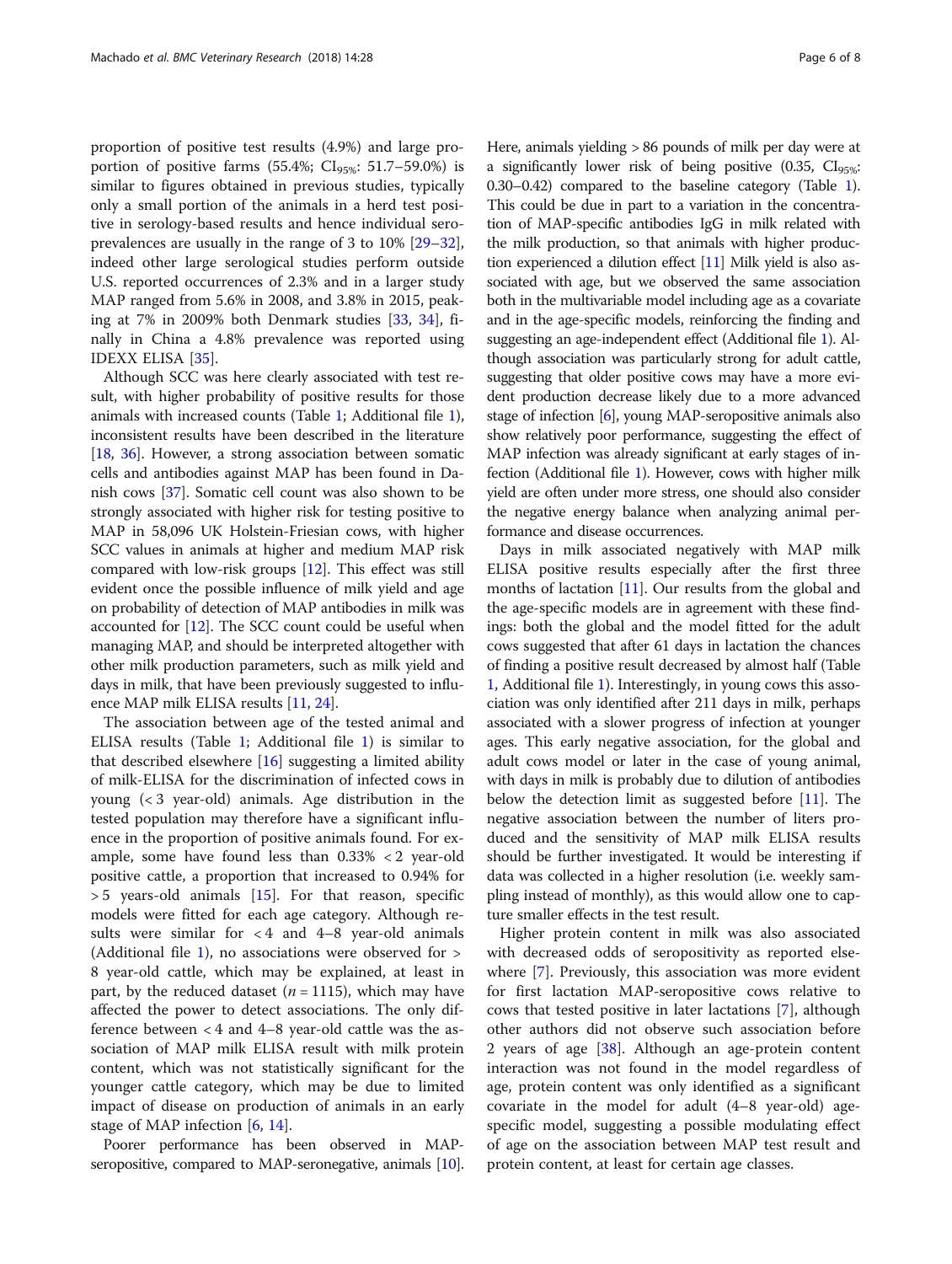<span id="page-6-0"></span>No significant association between season of birth and odds of positivity for MAP was found here, in contrast with what has been previously described in 24 Jersey and 4 Holstein herds this may be related to different management strategies in the assessed populations [\[17](#page-7-0)]. Season temperatures in MN tend to fluctuate, according to MN department of natural resources Spring vary from 2 to 6 °C (north and south), Summer from 17 to 21 °C, Fall from 5 to 8 °C and Winter from  $-13$  to  $-7$  °C our model did not find an association as others [[17\]](#page-7-0) found a highest probability of infection during Summer months, such association should further be investigated especially in other countries with more favorable conditions of humidity and temperature.

A major limitation of the study here was the imperfect test accuracy of MAP milk ELISA, with the manufacturer indicating a test sensitivity at 0.52 and specificity at 0.98, which could lead to an underestimation of the prevalence and the existing associations in animals in earlier stages of infection. In addition, we only had access to dairy herds enrolled in the DHIA that were conducting MAP tests on some of their animals. These herds may have a higher level of awareness about the importance of the disease, which in turn could have result in different management strategies. However, the farms assessed here represent approximately 20% of all dairy herds in Minnesota (and 43% of all Minnesota DHIA herds) (Minnesota Department of Agriculture[https://www.mda.state.mn.us/food/business/~/media/](https://www.mda.state.mn.us/food/business/~/media/Files/food/business/economics/dairyindprofile.pdf) [Files/food/business/economics/dairyindprofile.pdf](https://www.mda.state.mn.us/food/business/~/media/Files/food/business/economics/dairyindprofile.pdf)), but also representing a relatively good coverage for the Midwest region of the US. Finally, despite the limitations associated with the moderate correlation between results of milk and serum ELISA, milk samples are much more convenient, and more suitable to be use especially when con-

sidering large herds and countries with limited resources, where sampling is a big issue and to collect blood samples of such large population of cows for screening against MAP or any other disease is not possible.

# Conclusion

Although the proportion of positive serological results in our study population was low, MAP infection still impacting dairy herds health in the study region. Our results suggest that cows were more likely to test positive when they had SCC above 26  $(x 1000/ml)$  – according to the global model the model for young  $(< 4$  years) cows – and above 39 ( $\times$  1000/ml) based on the model fitted for older cows (4–8 years). Cows with higher milk production had a lower likelihood of testing positive in all models, as well as cows that were more than 61 days into their lactation (and over 211 days for cows < 4 years). Our results provide guidelines to help design MAP sampling strategies when production data is

available, upon evidences of the models sampling animals with SCC between 26 and 39 ( $\times$  1000/ml), low milk production, that are in the initial stages of lactation from 61 to 211 days' conditional on age would increase chances of identifying positive cows. However, results should be interpreted with care given the synergistic effect of several variables (age, milk production, days in milk), and the possible impact that other physiological and clinical condition (e.g. mastitis) may have, especially on the SCC counts.

# Additional file

[Additional file 1:](dx.doi.org/10.1186/s12917-018-1354-y) Estimated ratios and coefficients with p-values of the fixed effects on factors associated with animal MAP-ELISA results from individual milk sample for young cows (26,153 animals), adult cows (18,384 animals) from four states in the north of USA. (DOCX 21 kb)

#### Abbreviations

305ME: 305-day mature equivalent milk production; DHIA: Dairy Herd Improvement Association; DIM: days in milk; ELISA: Enzyme Linked Immunosorbent Assay; IQR: interquartile range; MAP: Mycobacterium avium subsp. paratuberculosis; OR: odds ratios; ROC: receiver operating characteristic; SCC: somatic cell count

#### Acknowledgements

The authors thank Dairy Herd Improvement Association (DHIA) at the state of Minnesota and a special thank-you is given to the Minnesota DHIA dairy producers participants for their valuable collaboration.

# Funding

This work was supported by MN Drive-Global Food Venture initiative.

#### Availability of data and materials

The datasets used during the current study is property of Dairy Herd Improvement Association and may be available from the corresponding author on reasonable request and DHIA approvals.

#### Authors' contributions

GM, KSTK and JA designed the study. VS and KSTK performed the data cleaning/collection. GM and JA performed the data analysis. All authors (GM, KSTK, VA, SJW, AP and JA) contributed to drafting and revising of the manuscript. All authors (GM, KSTK, VA, SJW, AP and JA) read and approved the final manuscript.

#### Ethics approval and consent to participate

Not applicable.

#### Consent for publication

Not applicable.

#### Competing interests

The authors declare that they have no competing interests.

# Publisher's Note

Springer Nature remains neutral with regard to jurisdictional claims in published maps and institutional affiliations.

#### Author details

<sup>1</sup>Department of Veterinary Population Medicine, University of Minnesota, St Paul, MN, USA. <sup>2</sup>Department of Population Health and Pathobiology, College of Veterinary Medicine, North Carolina State University, 1060 William Moore Drive, Raleigh, NC, USA. <sup>3</sup>Minnesota DHIA, Minnesota Dairy Herd Improvement Association, Buffalo, MN, USA. <sup>4</sup>Raleigh, USA